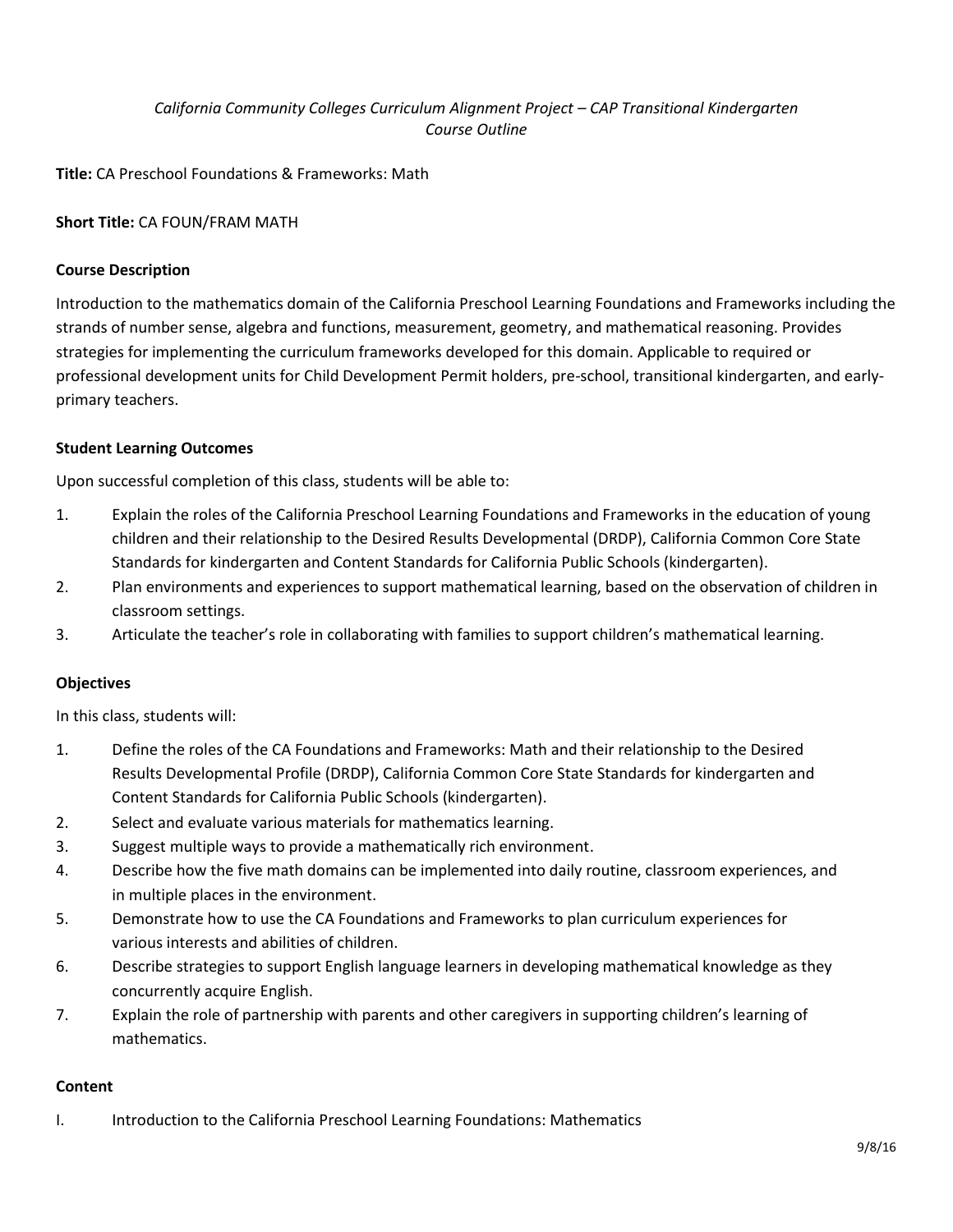- A. Purpose and use
- B. Relationship to the California Common Core State Standards for kindergarten and Content Standards for California Public Schools (kindergarten)
- C. Relationship to Desired Results Developmental Profile (DRDP)
- II. Math strands
	- A. Number sense
	- B. Algebra and functions
	- C. Measurement
	- D. Geometry
	- E. Mathematical reasoning
- III. Implementation of the Foundations and Frameworks
	- A. Recognizing and building on preschool children's natural interest in mathematics
		- 1. Teachable moments
		- 2. Language of math
	- B. Intentionally planned experiences
		- 1. Planning based on observation of children's interests, skills and abilities
		- 2. Use of inquiry and exploration to foster problem solving and mathematical reasoning
		- 3. Use of daily experiences and routines as a vehicle to promote children's mathematical knowledge
		- 4. Hands-on opportunities to explore math concepts
	- C. Mathematically rich environments
		- 1. Objects and materials to promote mathematical thinking
		- 2. Objects and materials that are relevant and meaningful to the children in your group
		- 3. Integration of math-related materials into all areas of the classroom
- IV. Supporting English language learners in developing mathematical knowledge as they concurrently acquire English
- V. Partnering with parents and other caregivers in supporting children's' learning of mathematics

### **METHODS OF EVALUATION**

| <b>Assignments</b>             | <b>Method of Evaluation</b>                                                                                                                              |
|--------------------------------|----------------------------------------------------------------------------------------------------------------------------------------------------------|
| Written assignments            | Students written evaluations of materials,<br>environments, and/or teaching strategies will be<br>assessed for developmentally appropriate<br>practices. |
| Problem solving demonstrations | Student's curriculum plans will be evaluated for<br>their alignment with observed children's needs.                                                      |
| Skill demonstrations           | Student's ability to plan experiences to support                                                                                                         |